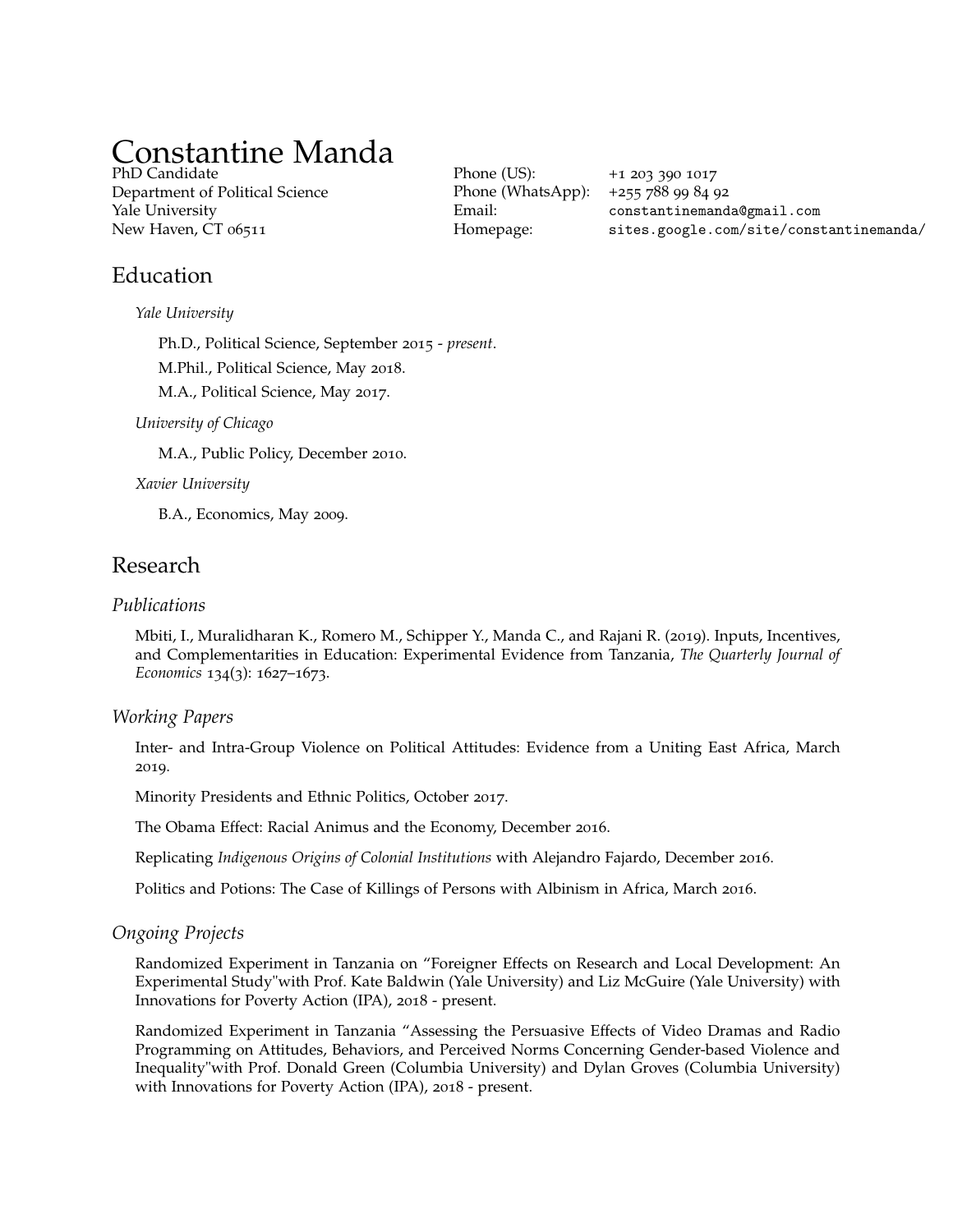## Honors and Awards

Curator, World Economic Forum Global Shapers, Dar es Salaam Hub, 2019 - 2020.

Wellspring Philanthropic Fund Grant # 14171 (\$ 300,000) for Pangani Intimate Partner Violence Endline Radio Study, Co-PI with Prof. Don Green, Dylan Groves, and Rachel Jones, 2019 - 2021.

Hewlett Foundation Grant (\$250,000) for Setting Up The Impact Evaluation Lab, Co-PI with Dr. Tausi Kida and Mr. Danford Sango, Economic and Social Research Foundation (ESRF), 2019 - 2021.

Member, Secretary and Vice President for Student Life's Kimberly M. Goff-Crews' Student Advisory Group on Diversity, Equity, and Inclusion, Yale University, 2018 - 2019.

University Dissertation Fellowship (\$31,000), Yale University, September - December 2018.

Hewlett Foundation Grant #2018-7766 (\$50,000) for Expanding Impact Evaluation in Tanzania, Co-PI with Dr. Tausi Kida and Mr. Danford Sango, Economic and Social Research Foundation (ESRF), August - December 2018.

Member, Advisory Group, Africa Centre for Evidence, University of Johannesburg, July 2018 - June 2020.

Co-Founder, Network for Impact Evaluation Researchers in Africa (NIERA), June 2018.

Member, Executive Board of Directors, Jenga Hub, Neghesti Sumari Foundation, January 2018 - December 2023.

International Dissertation Research Fellowship (\$18,000), Whitney and Betty MacMillan Center for International and Area Studies, Yale University, January 2018 - December 2018.

First Member of PhD Cohort Admitted to Candidacy, November 2017.

Graduate Affliate, Morse College, Yale University, September 2016 - present.

Graduate Fellowship (\$174,000), Department of Political Science, Yale University, September 2015 - May 2021.

Harold Hochschild Fellowship (\$7,500), MacMillan Center, Yale University, September 2015 - May 2018.

Bernadette Williams Scholarship, Yale University, September 2015 - May 2018.

Member, Research and Development Advisory Committee, Tanzania's Commission for Science & Technology (COSTECH), July 2015 - June 2018.

Global Shaper, Dar es Salaam, World Economic Forum, August 2013 - present.

Catalyst Grant (\$8,000), Center for Effective Global Action, Co-PI with Edward Miguel, October 2013 - June 2015.

Visiting Fellowship, Center for Effective Global Action, University of California, Berkeley, August 2012 - December 2012.

Co-Founder, Blue Lace Company Limited, Dar es Salaam, March 2012.

Dean's List, Xavier University, January 2006 - December 2008.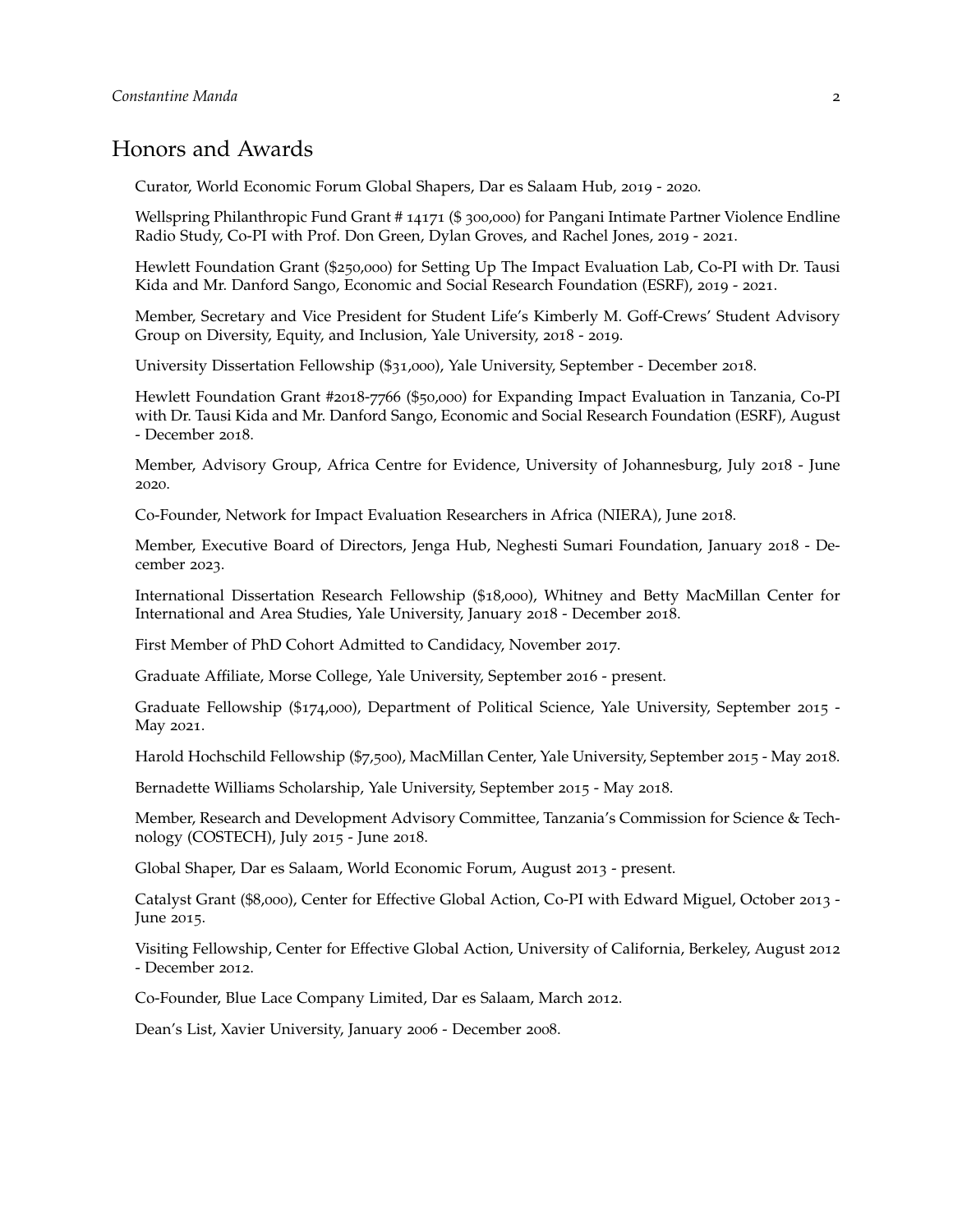## Teaching

Teaching Fellow for *PLSC 381: Government and Politics in Africa* with Prof. Kate Baldwin, Yale University, New Haven, Spring 2019.

Instruction on development economics covering political economy, trade, and climate change to Master's degree candidates at Strathmore Business School, Nairobi, July 2017 & July 2018.

Instruction on an introductory impact evaluation course that covers experimental and non-experimental methods of impact evaluation to Bachelor's, Master's and PhD degree candidates, young and senior researchers, at Tanzania's Economic and Social Research Foundation (ESRF), University of Dar es Salaam's Economics Department, and the African School of Economics, October 2013 - present.

### *Policy and Popular Media Publications*

It's not just a rapper's arrest that should raise alarms about authoritarianism in Tanzania, *The Washington Post*, March 29th 2017.

US elections in the eyes of a Tanzanian analyst, *The Citizen*, November 6th 2016.

Tanzania loves its new anti-corruption president. Why is he shutting down media outlets? *The Washington Post* with Ruth Carlitz, January 25th 2016.

East Africa Federation: Kenyan and Tanzanian Citizens' Propensity to Support or Not Support Further Integration - Perceptions According to Afrobarometer, *Afrobarometer Briefng Paper 135*, November 2014.

Drafting the Law of the Land, *Twaweza Policy Brief 8*, November 2013.

Obama's visit should be judged by its results, *The Citizen*, June 30th 2013.

Draft mother law stipulates key principles, *The Citizen*, June 16th 2013.

Search for a New TB Vaccine, *Spotlight 14*, November 2012.

Sentinel Panel of Districts: A New Platform for Health Monitoring and Evaluation in Tanzania, *Spotlight 8* with P. Smithson, H. Masanja, G. Kabadi and B. Idindili, October 2011.

## Conferences

CEGA's EASST Impact Evaluation Summit, Makerere University, Kampala, July 2018.

Ideas and Evidence Conference, Twaweza, March 2018.

Working Group of African Political Economy (WGAPE), New York University - Abu Dhabi, Abu Dhabi, January 2018.

Boston-Area Working Group of African Political Economy (B-WGAPE), Massachusetts Institute of Technology (MIT), Cambridge, December 2017.

Political Behavior of Development Conference, Massachusetts Institute of Technology (MIT), Cambridge, November 2017.

PEGNET's Understanding national inequalities and how to address them, Eidgenössische Technische Hochschule (ETH), Zürich, September 2017.

African Visionary Fellowship Summit, Segal Family Foundation, Arusha, August 2017.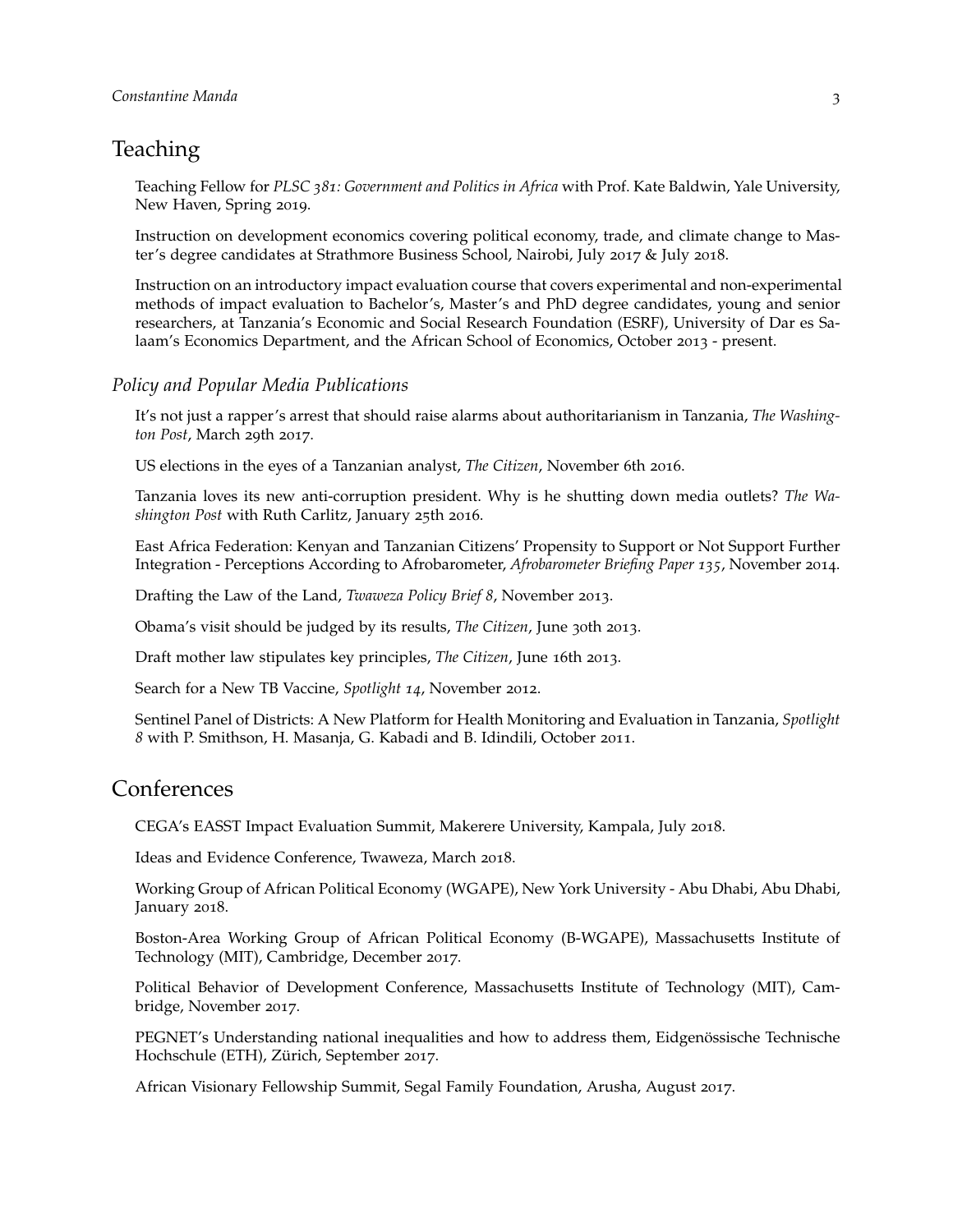CKW Workshop: Policy Implications for Africa, Harvard University, Cambridge, May 2017.

Summer Institute for Economic Research (SIER), African School of Economics, Abomey-Calavi, December 2016.

Boston's Working Group of African Political Economy (B-WGAPE), Harvard University, Cambridge, November 2016.

Contemporary African Political Economy Research Seminar (CAPERS), Columbia University, New York City, November 2016.

Next Generation: Youth Voices in Tanzania at Chatham House, the Royal Institute of International Affairs, London, September 2016.

CEGA's EASST Impact Evaluation Summit, University of Dar es Salaam, Dar es Salaam, July 2016.

Africa-China Relations: Balance, Growth and a Sustainable Future, Lagos Business School, Lagos, March 2016.

Politics of Gender and Sexuality in Africa, Yale University, New Haven, February 2016.

Boston's Working Group of African Political Economy (B-WGAPE), Yale University, New Haven, December 2015.

CEGA's EASST Impact Evaluation Summit, African Population & Health Research Center (APHRC), Nairobi, July 2015.

International Conference on Public Policy, Università Cattolica del Sacro Cuore, Milan, July 2015.

International Monetary Fund African Youth Forum, World Bank, Abidjan, May 2015.

Working Group of African Political Economy (WGAPE), University of Washington, Seattle, January 2015.

Development Lunch Seminar, University of California, Berkeley, January 2015.

CEGA's EASST Impact Evaluation Summit, National University of Rwanda, Kigali, June 2014.

Impact Evaluation Workshop, World Bank, Kigali, June 2014.

Results-Based Financing Workshop, Organization for Economic Coorporation and Development (OECD), Paris, May 2014.

Center for the Study of African Economies' Economic Development in Africa, Oxford University, Oxford, March 2014.

Accelerating Youth Employment in Africa, African Union, Addis Ababa, January 2014.

AfricaLics Building Research Partnerships Workshop, Maputo, December 2013.

Youth Consultations on Constitutionalism & Rule of Law, African Union, Dakar, November 2013.

CEGA-Twaweza's Impact Evaluation Summit, Twaweza, Dar es Salaam, October 2013.

24th BREAD Conference, World Bank, Washington D.C., March 2013.

Guest Speaker, REPOA, Dar es Salaam, February 2013.

Guest Presenter, Department of Economics, University of California, Berkeley, Fall 2012.

Research Retreat, University of California, Berkeley, November 2012.

CEGA's EASST Impact Evaluation Summit, Makerere University, Kampala, July 2012.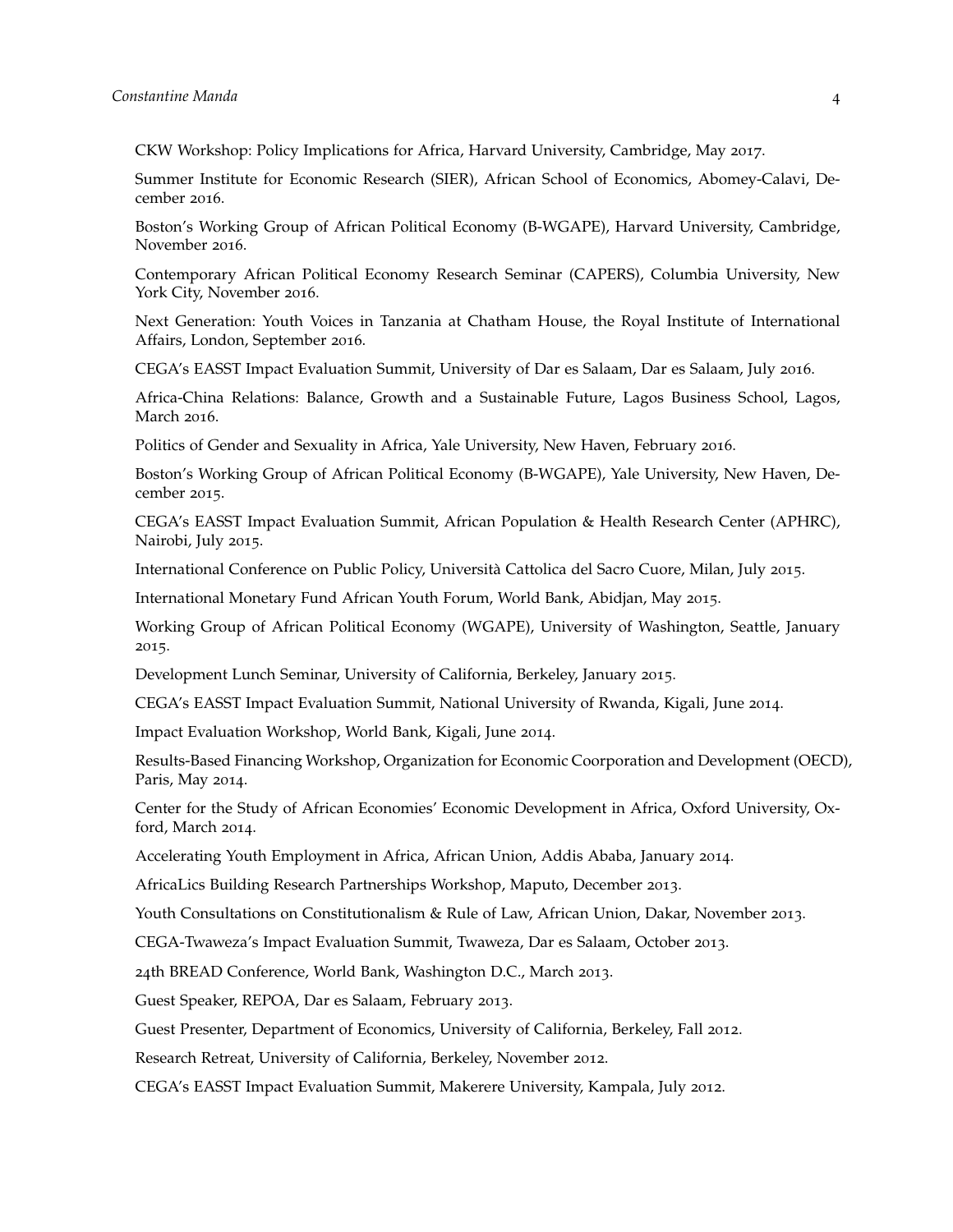## Employment

#### *Twaweza*

Senior Research Analyst, January 2013 - July 2015.

### *Ifakara Health Institute*

Research Scientist, April 2011 - December, 2012.

## Consulting

### *Twaweza*

Supporting the Learning, Monitoring and Evaluation and the What Works in Open Government Units, November 2017 - December 2018.

Evaluating the Impact of the *Mbunge Live Show* on Constituents, November 2017 – March 2018.

#### *World Bank*

Identifying and Measuring Professional Norms Around Absenteeism Among Public Primary School Teachers in Uganda, March 2017 - August 2017.

#### *Financial Sector Deepening Trust (FSDT)*

Follow Up on Impact of Switching Off Counterfeit Phones on Financial Inclusion, September 2016 - December 2016.

Impact of Switching Off Counterfeit Phones on Financial Inclusion, April 2016 - July 2016.

### *REPOA*

Tanzanians' Perceptions of the Proposed East African Federation, February 2014 - September 2014. Tanzanians' Views of the Constitutional Review Process, August 2012 - March 2013.

## Refereeing

African Development Review, American Journal of Political Science, Journal of Economic Behavior and Organization, Journal of Politics, South African Geographical Journal.

## Computer Skills

LATEX.

MS Office Package.

Python.

R.

STATA.